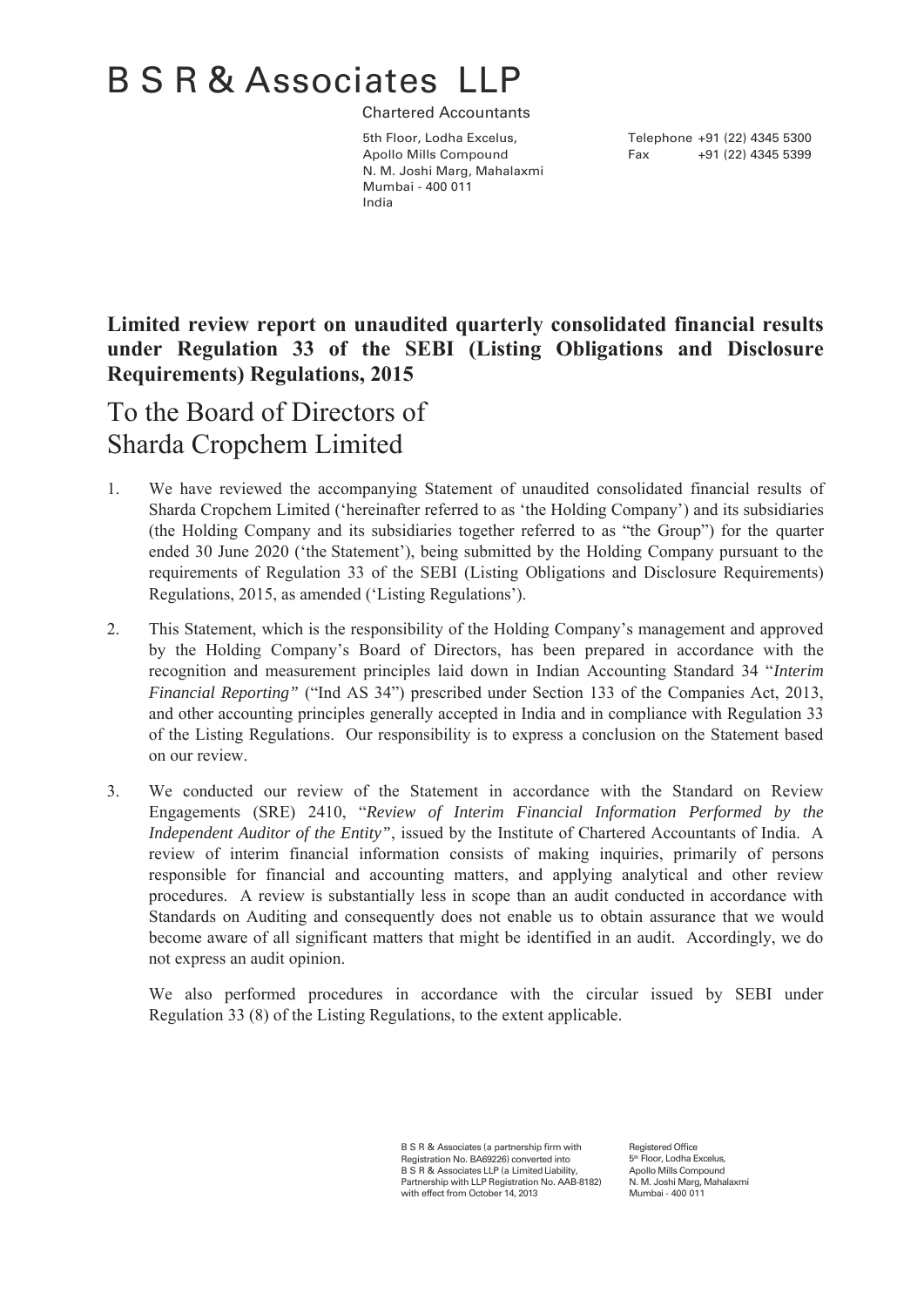### **Limited review report on unaudited quarterly consolidated financial results under Regulation 33 of the SEBI (Listing Obligations and Disclosure Requirements) Regulations, 2015 (Continued)**

# Sharda Cropchem Limited

### 4. The Statement includes financial information /results of the following entities:

| <b>Name of the Entity</b>                                                                    | Relationship            |
|----------------------------------------------------------------------------------------------|-------------------------|
| Axis Crop Science Private Limited, India<br>1.                                               | Wholly Owned Subsidiary |
| Sharda Cropchem Israel Limited, Israel<br>2.                                                 | Wholly Owned Subsidiary |
| Sharda USA LLC, USA<br>3.                                                                    | Wholly Owned Subsidiary |
| Sharda Polska SP. ZO.O., Poland<br>4.                                                        | Wholly Owned Subsidiary |
| Sharda Ukraine LLC, Ukraine<br>5.                                                            | Wholly Owned Subsidiary |
| Shardaserb DO.O., Serbia<br>6.                                                               | Wholly Owned Subsidiary |
| Sharda Hungary Kft, Hungary<br>7.                                                            | Wholly Owned Subsidiary |
| Sharda Spain, S.L., Spain<br>8.                                                              | Wholly Owned Subsidiary |
| Sharda Swiss SARL, Switzerland<br>9.                                                         | Wholly Owned Subsidiary |
| 10. Sharda Balkan Agrochemicals Limited, Greece                                              | Wholly Owned Subsidiary |
| 11. Sharda Hellas Agrochemicals Limited, Greece                                              | Wholly Owned Subsidiary |
| 12. Sharda Cropchem Espana S.L., Spain                                                       | Wholly Owned Subsidiary |
| 13. Sharda Poland SP. ZO.O., Poland                                                          | Wholly Owned Subsidiary |
| 14. Sharda Taiwan Limited, Taiwan                                                            | Wholly Owned Subsidiary |
| 15. Sharda Agrochem Dooel Skopje, Macedonia                                                  | Wholly Owned Subsidiary |
| 16. Nihon Agro Service Kabushiki Kaisha, Japan                                               | Wholly Owned Subsidiary |
| 17. Shardacan Limited, Canada                                                                | Wholly Owned Subsidiary |
| 18. Sharda Do Brasil Comercio DE Produtos Quimicos E - Agroquimicos LTDA, Brazil             | Subsidiary              |
| 19. Sharda Dominicana, S.R.L., Domnican Republic                                             | Subsidiary              |
| 20. Sharda EL Salvador S.A. DE CV, El Salvador                                               | Subsidiary              |
| 21. Sharda Costa Rica SA, Costa Rica                                                         | Subsidiary              |
| 22. Sharda De Guatemala S.A., Guatemala                                                      | Subsidiary              |
| 23. Sharda Italia SRL, Italy                                                                 | Subsidiary              |
| 24. Sharda Cropchem Tunisia SARL, Tunisia                                                    | Subsidiary              |
| 25. Sharda Peru SAC, Peru                                                                    | Subsidiary              |
| 26. Sharda Del Ecuador CIA. LTDA, Ecuador                                                    | Subsidiary              |
| 27. Sharzam Limited, Zambia                                                                  | Subsidiary              |
| 28. Sharda Private (Thailand) Limited, Thailand                                              | Subsidiary              |
| 29. Sharda Morocco SARL, Morocco                                                             | Subsidiary              |
| 30. Sharda International DMCC, UAE (including its following subsidiaries)                    | Wholly Owned Subsidiary |
| Sharda Benelux BVBA, Belgium<br>a)                                                           | Wholly Owned Subsidiary |
| Eurasian Pesticides Limited, Croatia (Euroazijski Pesticidi D.O.O., Croatia)<br>b)           | Wholly Owned Subsidiary |
| Siddhivinayak International Limited, UAE (including its following subsidiaries)<br>$\circ$ ) | Wholly Owned Subsidiary |
| Sharda International Africa (PTY) Limited, South<br>$\overline{1}$ .                         | Wholly Owned Subsidiary |
| Sharda Europe BVBA, Belgium<br>11.                                                           | Wholly Owned Subsidiary |
| Sharda Malaysia SDN. BHD., Malaysia<br>111.                                                  | Wholly Owned Subsidiary |
| Sharda Bolivia SRL, Bolivia<br>1V.                                                           | Subsidiary              |
| Sharda Colombia S.A., Colombia<br>V.                                                         | Subsidiary              |
| Sharda De Mexico S. DE RL DE CV, Mexico<br>V1.                                               | Subsidiary              |
| Vii. Sharpar S.A., Paraguay                                                                  | Subsidiary              |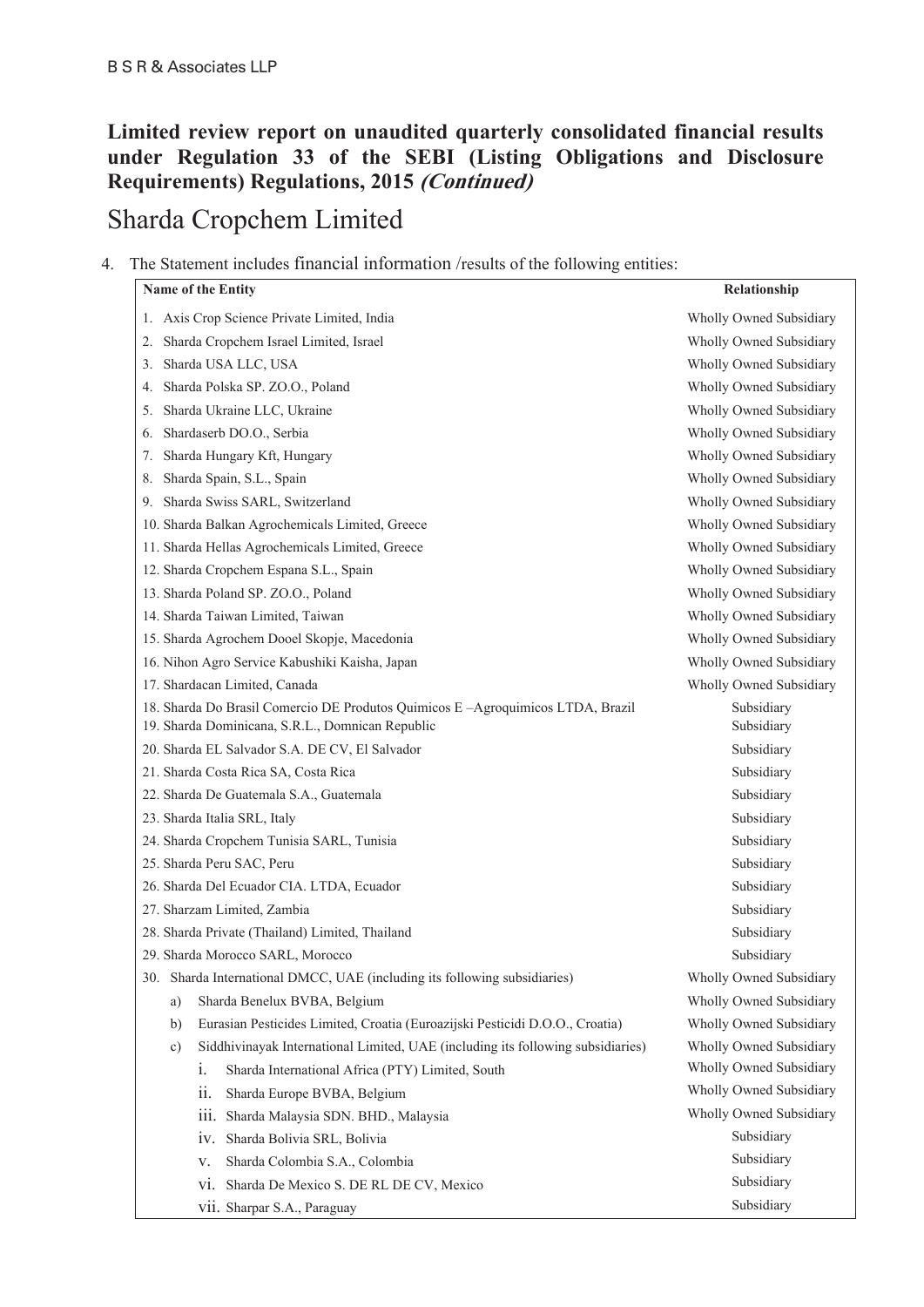### **Limited review report on unaudited quarterly consolidated financial results under Regulation 33 of the SEBI (Listing Obligations and Disclosure Requirements) Regulations, 2015 (Continued)**

# Sharda Cropchem Limited

- 5. Attention is drawn to the fact that the figures for the 3 months ended 31 March 2020 as reported in these consolidated financial results are the balancing figures between audited figures in respect of the full previous financial year and the published year to date figures up to the third quarter of the previous financial year. The figures up to the end of the third quarter of previous financial year had only been reviewed and not subjected to audit.
- 6. Based on our review conducted and procedures performed as stated in paragraph 3 above, and based on the consideration of the review reports of the other auditors referred to in paragraph 7 below, nothing has come to our attention that causes us to believe that the accompanying Statement, prepared in accordance with the recognition and measurement principles laid down in the aforesaid Indian Accounting Standard and other accounting principles generally accepted in India, has not disclosed the information required to be disclosed in terms of Regulation 33 of the Listing Regulations, including the manner in which it is to be disclosed, or that it contains any material misstatement.
- 7. We did not review the interim financial results of six subsidiaries included in the Statement, whose interim financial results reflect total revenues of Rs. 7,244.79 lakhs, total net profit after tax of Rs. 33.44 lakhs and total comprehensive income of Rs. 66.79 lakhs, for the quarter ended 30 June 2020, as considered in the Statement. These interim financial results have been reviewed by other auditors/independent practitioner whose reports have been furnished to us by the management and our conclusion on the Statement, in so far as it relates to the amounts and disclosures included in respect of these subsidiaries, is based solely on the reports of the other auditors and the procedures performed by us as stated in paragraph 3 above.

We did not review the interim consolidated financial results of one subsidiary located outside India (which include financial results of its ten step-down subsidiaries) whose consolidated financial results reflect total revenue of Rs. 10,516.75 lakhs, total net profit after tax of Rs. 1,426.84 lakhs and total comprehensive income of Rs. 1,427.85 lakhs, for the quarter ended 30 June 2020, as considered in the Statement. Such interim consolidated financial results, prepared in accordance with accounting principles generally accepted in the country of incorporation of the subsidiary, have been reviewed by other auditor under generally accepted auditing standards applicable in that country. For the purpose of preparation of the Holding Company's interim consolidated financial results, the management of the Holding Company has converted the interim consolidated financial results of the subsidiary located outside India from accounting principles generally accepted in the country of incorporation of the subsidiary to accounting principles generally accepted in India. We have reviewed the conversion adjustments made by the Holding Company's management. Our conclusion on the interim consolidated financial results of the Holding Company, in so far as it relates to such consolidated subsidiary located outside India is based on the report of other auditor and the conversion adjustments prepared by the Holding Company's management and reviewed by us.

Our conclusion on the Statement is not modified in respect of the above matters.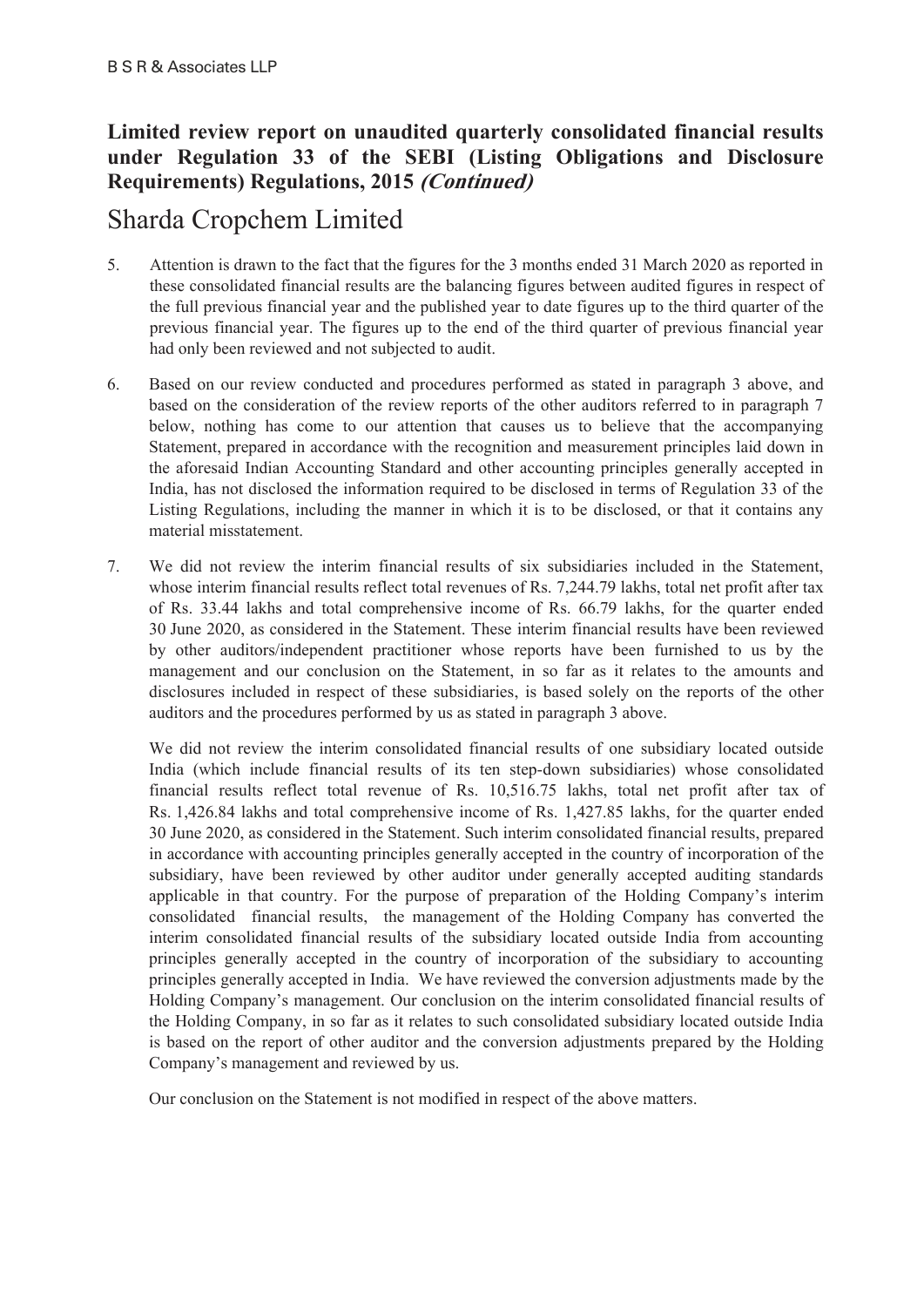### **Limited review report on unaudited quarterly consolidated financial results under Regulation 33 of the SEBI (Listing Obligations and Disclosure Requirements) Regulations, 2015 (Continued)**

# Sharda Cropchem Limited

8. The Statement includes the financial information of twenty-three subsidiaries which has not been reviewed, whose interim financial information reflects total revenue of Rs. Nil, total net loss after tax of Rs. 10.68 lakhs and total comprehensive income (loss) of Rs. 4.29 lakhs for the quarter ended 30 June 2020, as considered in the Statement. The interim financial information of these subsidiaries has been furnished to us by the Management of the Company and our conclusion on the interim consolidated financial results, to the extent they have been derived from such interim financial information in respect of these subsidiaries, is based solely on such management certified interim financial information. According to the information and explanations given to us by the management, the financial information of these subsidiaries is not material to the Group.

Our conclusion on the Statement is not modified in respect of the above matter.

For **B S R & Associates LLP** *Chartered Accountants* Firm's Registration No: 116231W/W-100024

> SHABBIR HASANALI READYMADEWALA Date: 2020.08.13 14:26:49 Digitally signed by SHABBIR HASANALI **READYMADEWALA** +05'30'

**Shabbir Readymadewala**  Mumbai *Partner*  13 August 2020 Membership No: 100060 UDIN : 20100060AAAACS8677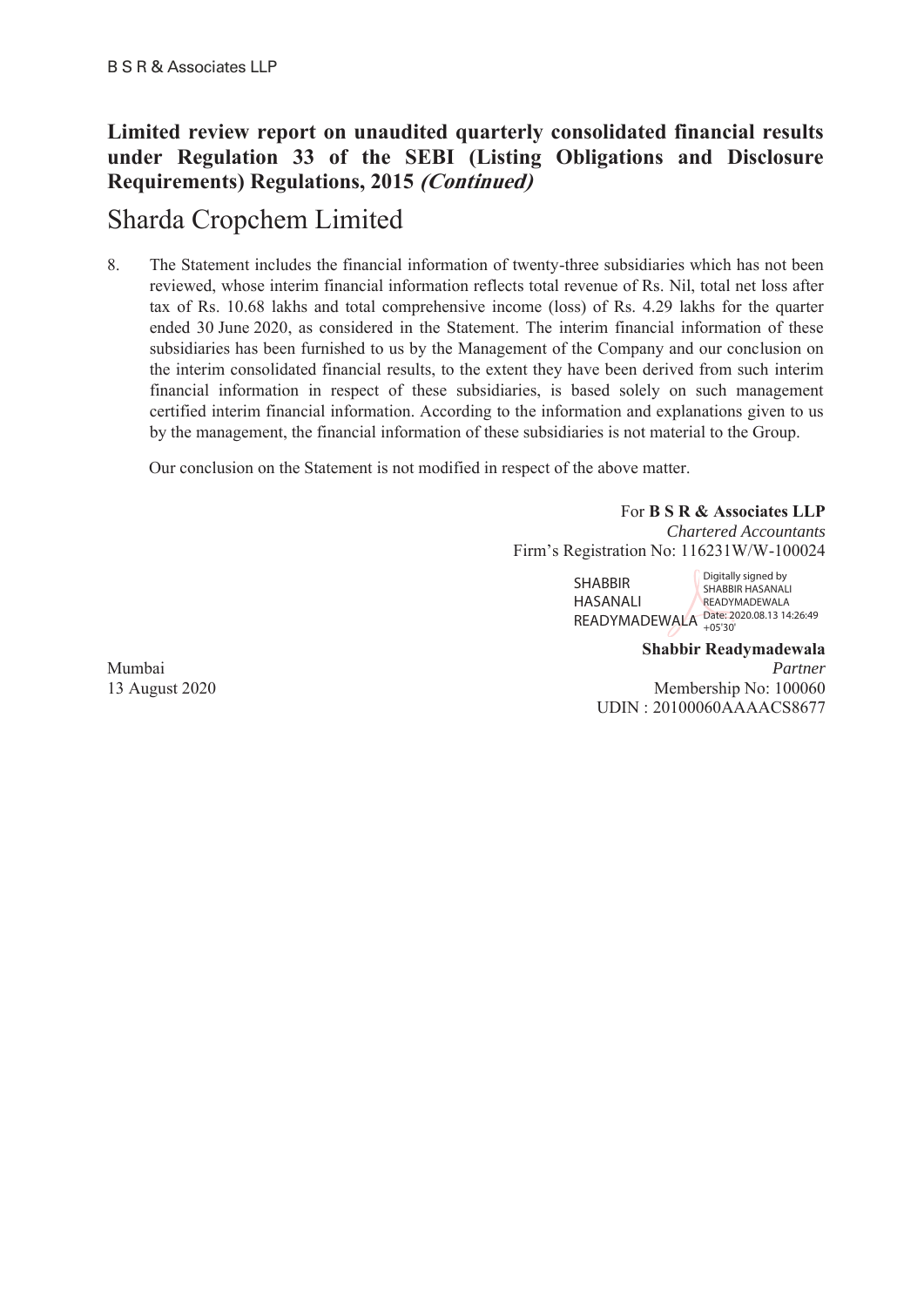#### **(INR in Lakhs) Year ended Unaudited Audited (Refer Note 2) Unaudited Audited 1 Income** (a) Revenue from operations  $\begin{array}{ccc} 38,890.16 & 38,890.16 \\ 42,056.61 & 200,300.76 \\ 697.05 & 1,083.78 \end{array}$   $\begin{array}{ccc} 37,605.66 & 42,056.61 & 200,300.76 \\ 1,087.52 & 4,311.27 \end{array}$ (b) Other income 1,083.78 1,083.78 1,083.78 1,087.52 4,311.27 **Total income 39,887.21 88,689.44 43,144.13 204,612.03 2 Expenses** (a) Cost of materials consumed 13,589.08 13,589.08 39,015.12 16,123.38 77,716.09 16,123.38 77,716.09 16,425.46 16,425.46 16,425.46 16,425.46 16,425.46 16,425.46 16,425.46 17,716.09 17,716.09 16,425.46 16,425.46 16,425.46 1 (b) Purchase of stock in trade 60,700.02<br>(c) Changes in inventories of finished goods and stock in trade (c) (6,367.33) (6,367.33) (2,006.55) (2,006.55 (c) Changes in inventories of finished goods and stock in trade  $(367.33)$  (6,367.33) (3,937.71 (2,006.55) 444.27 (4) Employee benefit expenses (d) Employee benefit expenses (d) Employee benefit expenses and the state of the state of the state of the state of the state of the state of the state of the state of the state of the state of the state of the state of the state of the state of the st (e) Finance costs 83.02 | 44.63 | 58.45 | 191.72 (f) Foreign exchange (gain)/loss (net)  $(1,346.88)$   $(1,346.88)$   $(1,346.88)$   $(1,346.88)$   $(248.09)$   $(248.09)$   $(1,350)$   $(248.09)$   $(1,346.88)$   $(3,500.66)$   $(3,500.66)$   $(3,524.64)$   $(1,346.88)$   $(248.09)$   $(248.09)$  (g) Depreciation and amortisation expenses (h) Other expenses 28,356.68 28,356.68 28,356.68 28,356.68 28,356.68 28,356.68 28,356.68 28,356.68 28,356.68 28,356.68 28,356.68 28,356.68 28,356.68 28,356.68 28,356.68 28,356.68 28,356.68 28,356.68 28,356.68 28,356.68 28, **Total Expenses 36,418.54 74,875.89 39,720.05 186,125.10 3 Profit before tax (1-2) 3,468.67 13,813.55 3,424.08 18,486.93 4 Tax expense** (a) Current tax 1,896.21 1,896.21 509.26 1,896.21 917.21 4,162.88 (b) Adjustment of tax relating to earlier years (b) Adjustment of tax relating to earlier years (c) Deferred tax (2.016.67 (c) Deferred tax (2.016.67 (c) Deferred tax (2.016.67 (c) Deferred tax (2.016.67 (c) Deferred tax ( (c) Deferred tax (2,016.67) (2,241.71) (2,241.71) (2,241.71) (2,241.71) (2,016.67) **Total tax expense 676.89 (354.60) 1,147.67 2,017.76 5** Net Profit for the period / year (3-4) 2,791.78 14,168.15 2,276.41 16,469.17 **Other Comprehensive Income** A (i) Items that will not be reclassified to profit or loss (7.55 (0.17) (0.17) (17.62) 2.59 (7.55 (ii) Income tax relating to items that will not be reclassified to profit or loss  $1.49$  (0.41 (1.77 |  $(0.04)$  1.49 B (i) Items that will be reclassified to profit or loss  $(123.12)$   $560.58$   $(94.90)$   $841.42$ <br> **122.88** (92.35) **835.36** (92.35) 835.36  **Total Other Comprehensive Income Comprehensive Income Comprehensive Income Comprehensive Income for the period / year (122.88) (5+6) (122.88) 544.73 (92.35) 835.36 835.36 (92.35) 835.36 17,304.53 (92.35) 835.36 (5+6) 2,6 7** Total Comprehensive Income for the period / year (5+6)  $(5+6)$   $(2,668.90)$   $(14,712.88)$ **8 Net Profit for the period / year**  Attributable to : Equity holders of the parent 16,466.24 14,165.17 2,788.68 2,276.18 2,276.18 16,466.24 Non controlling interest 2.93 2.93 **9 Total Comprehensive Income for the period / year**  Attributable to : Equity holders of the parent 14,710.07 2,184.09 17,301.97 Non controlling interest 3.09 2.81 (0.03) 2.56 **10** 9,022.05 9,022.05 9,022.05 9,022.05 Paid-up equity share capital (Face value of the share INR 10/- each) **11 Other Equity** 131,257.26 **12 Earnings per share (not annualised)**  Basic and diluted earning per share (Face value per share INR 10/- each) 15.70 3.09 2.52 18.25 **Notes:** 1 The aforesaid financial results have been reviewed by the Audit Committee and approved by the Board of Directors at their meeting held on August 13, 2020. **SHARDA CROPCHEM LIMITED STATEMENT OF UNAUDITED CONSOLIDATED FINANCIAL RESULTS FOR THE QUARTER ENDED JUNE 30, 2020** Registered Office: 2nd Floor, Prime Business Park, Dashrathlal Joshi Road, Vile Parle (West), Mumbai – 400 056. CIN: L51909MH2004PLC145007 **Particulars March 31, 2020 Three months ended March 31, 2020 June 30, 2019 June 30, 2020**

 $\overline{2}$ The figures for the three months ended March 31, 2020 are the balancing figures between the audited figures in respect of the full financial year ended on that date and the published unaudited year to date figures upto December 31, 2019.

3 One of the segments of the Group, viz "Agrochemicals", is seasonal in nature and is impacted by cropping pattern and weather conditions across the globe. Accordingly, quarterly figures are not representative of the other quarters and full year's performance.

4 The financial results for all the periods presented have been prepared in accordance with the recognition and measurement principles of Ind AS notified under the Companies (Indian Accounting Standards) Rules, 2015 as amended from time to time.

5 The Governments of various countries notified lockdown to contain the outbreak of COVID-19. Due to this, there have been several restrictions imposed by the Governments across the globe on the travel, goods movement and transportation considering public health and safety measures. However, the operations of the Group did not face any disruption. During this period, the Group continued sales of its products and does not expect any material adverse impact at this point of time. The Group's business operation has been classified as an 'essential commodity'.

6 Figures for the previous period / year have been regrouped / rearranged, wherever considered necessary to conform to the current period/year's classification.

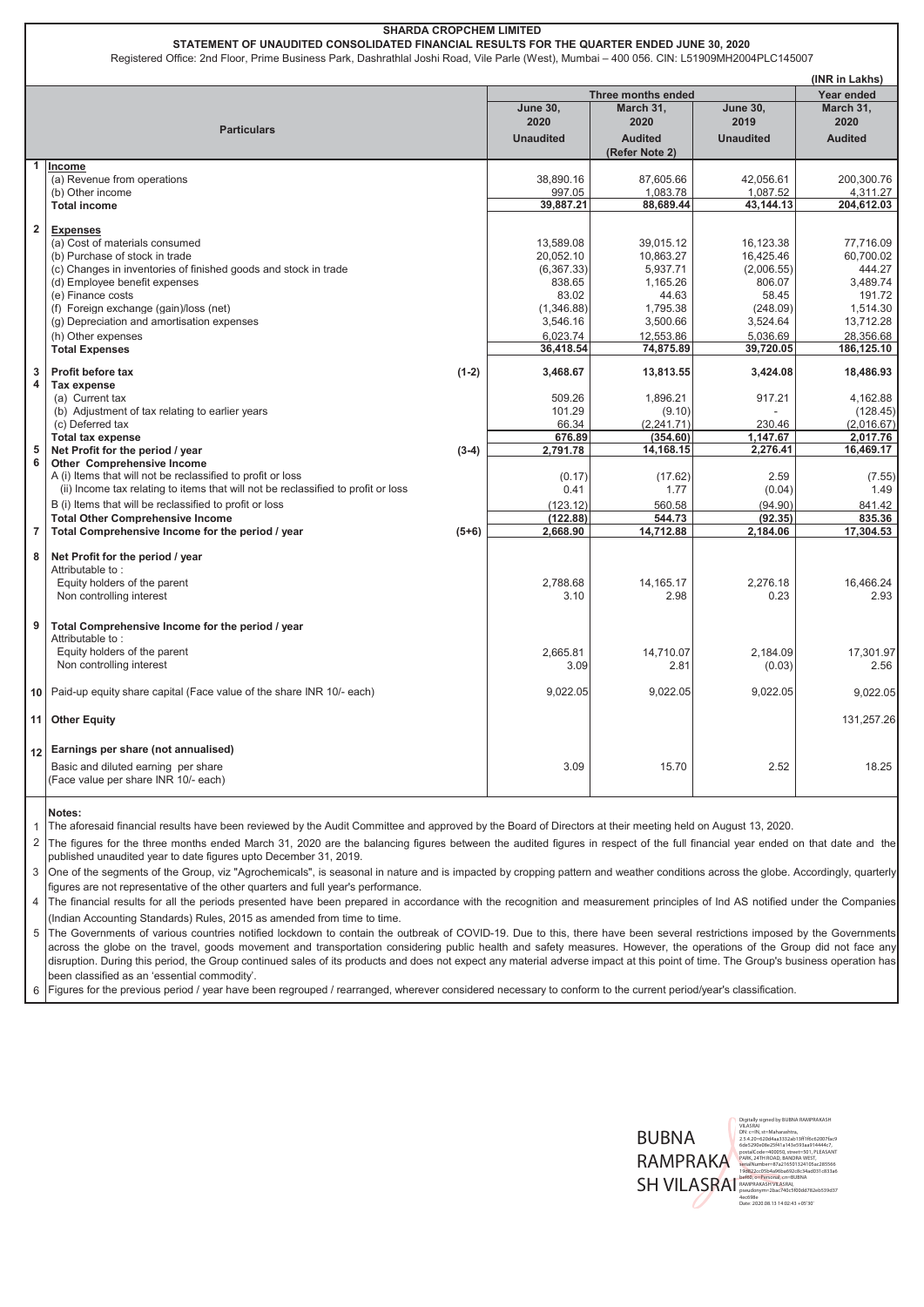|                         | <b>SHARDA CROPCHEM LIMITED</b>                                            |                         |                           |                         |                              |
|-------------------------|---------------------------------------------------------------------------|-------------------------|---------------------------|-------------------------|------------------------------|
|                         |                                                                           |                         |                           |                         |                              |
|                         | <b>CONSOLIDATED SEGMENT WISE REVENUE, RESULTS, ASSETS AND LIABILITIES</b> |                         |                           |                         |                              |
|                         |                                                                           |                         | <b>Three months ended</b> |                         | (INR in Lakhs)<br>Year ended |
|                         |                                                                           |                         |                           |                         |                              |
|                         | <b>Particulars</b>                                                        | <b>June 30,</b><br>2020 | March 31,<br>2020         | <b>June 30,</b><br>2019 | March 31,<br>2020            |
|                         |                                                                           |                         | <b>Audited</b>            |                         |                              |
|                         |                                                                           | <b>Unaudited</b>        | (Refer Note 2)            | <b>Unaudited</b>        | <b>Audited</b>               |
| 1                       | <b>Segment Revenue</b>                                                    |                         |                           |                         |                              |
|                         | (a) Agrochemicals                                                         | 30,719.60               | 82,266.87                 | 31,469.19               | 168,497.58                   |
|                         | (b) Non-agrochemicals                                                     | 8,170.56                | 5,338.79                  | 10,587.42               | 31,803.18                    |
|                         | Net sales / revenue from operations                                       | 38,890.16               | 87,605.66                 | 42,056.61               | 200,300.76                   |
|                         |                                                                           |                         |                           |                         |                              |
| $\overline{\mathbf{2}}$ | <b>Segment Results</b>                                                    |                         |                           |                         |                              |
|                         | (a) Agrochemicals                                                         | 1,969.76                | 12,763.08                 | 1,589.16                | 12,749.57                    |
|                         | (b) Non-agrochemicals                                                     | 1,382.95                | 1,111.56                  | 1,702.64                | 5,288.11                     |
|                         | <b>Total</b>                                                              | 3,352.71                | 13,874.64                 | 3,291.80                | 18,037.68                    |
|                         | Less : (i) Finance cost                                                   | (66.92)                 | (39.78)                   | (58.45)                 | (186.87)                     |
|                         | (ii) Unallocable expenditure                                              | (369.18)                | (237.99)                  | (365.68)                | (1,350.12)                   |
|                         | (iii) Unallocable income                                                  | 552.06                  | 216.68                    | 556.41                  | 1,986.24                     |
|                         | <b>Profit before Tax</b>                                                  | 3,468.67                | 13,813.55                 | 3,424.08                | 18,486.93                    |
| 3                       | <b>Segment Assets</b>                                                     |                         |                           |                         |                              |
|                         | (a) Agrochemicals                                                         | 174,602.79              | 187,719.24                | 153,015.40              | 187,719.24                   |
|                         | (b) Non-agrochemicals                                                     | 10,232.76               | 8,953.50                  | 13,527.96               | 8,953.50                     |
|                         | (c) Unallocated                                                           | 34,801.31               | 38,049.37                 | 40,361.11               | 38,049.37                    |
|                         | <b>Total</b>                                                              | 219,636.86              | 234,722.11                | 206,904.47              | 234,722.11                   |
|                         |                                                                           |                         |                           |                         |                              |
| 4                       | <b>Segment Liabilities</b>                                                |                         |                           |                         |                              |
|                         | (a) Agrochemicals                                                         | 64,546.20               | 82,388.86                 | 61,073.60               | 82,388.86                    |
|                         | (b) Non-agrochemicals                                                     | 4,252.94                | 3,611.44                  | 4,995.16                | 3,611.44                     |
|                         | (c) Unallocated                                                           | 7,863.15                | 8,416.10                  | 10,237.13               | 8,416.10                     |
|                         | <b>Total</b>                                                              | 76,662.29               | 94,416.40                 | 76,305.89               | 94,416.40                    |

#### **Note:**

The activities of the Group are divided into two business segments viz. Agrochemicals, Non-agrochemicals (representing Conveyor Belts, Dyes & Dye Intermediates and General Chemicals). These segments form the basis for management control and therefore the basis for monitoring.

Based on the "management approach" as defined in Ind AS 108 - 'Operating Segments' the Chief Operating Decision Maker evaluates the Group's performance and allocates resources based on an analysis of various performance indicators by business segments and segment information is presented accordingly.

#### **For Sharda Cropchem Limited**

BUBNA RAMPRAKA CCO5b4a96ba692c8c34ad031c833a6bef60, pseudonym=2bac740c40781ad031c8c5f00dd782eb539d374ec698<br> **SH VILASRAI** Pseudonym=2bac740c5f00dd782eb539d374ec698 Digitally signed by BUBNA RAMPRAKASH VILASRAI DN: c=IN, st=Maharashtra, 2.5.4.20=620d4aa3332ab13ff1f6c62007fac96de529 0e08e25f41a143e593aa914444c7, postalCode=400050, street=501, PLEASANT PARK, 24TH ROAD, BANDRA WEST, serialNumber=87a216501324105ac28556619d822

**R. V. Bubna Place : Mumbai (Chairman & Managing Director)**

**Date : August 13, 2020 (DIN : 00136568)**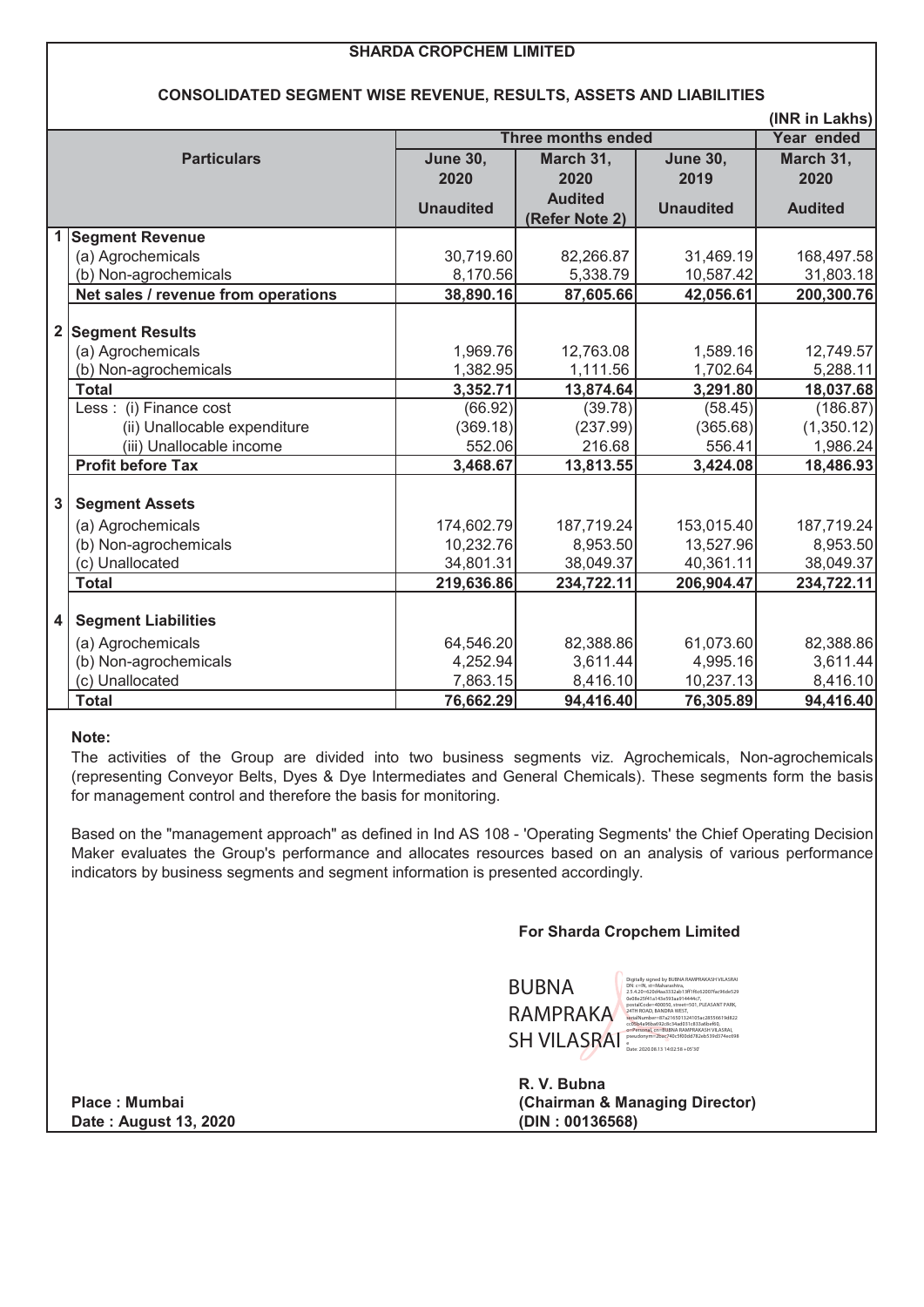# B S R & Associates LLP

Chartered Accountants

Apollo Mills Compound Fax +91 (22) 4345 5399 N. M. Joshi Marg, Mahalaxmi Mumbai - 400 011 India

5th Floor, Lodha Excelus, Telephone +91 (22) 4345 5300

## **Limited review report on unaudited quarterly standalone financial results under Regulation 33 of the SEBI (Listing Obligations and Disclosure Requirements) Regulations, 2015**

To the Board of Directors of Sharda Cropchem Limited

- 1. We have reviewed the accompanying Statement of unaudited standalone financial results of Sharda Cropchem Limited ('the Company') for the quarter ended 30 June 2020 ('the Statement').
- 2. This Statement, which is the responsibility of the Company's management and approved by Board of Directors, has been prepared in accordance with the recognition and measurement principles laid down in Indian Accounting Standard 34 "*Interim Financial Reporting"* ("Ind AS 34"), prescribed under Section 133 of the Companies Act, 2013, and other accounting principles generally accepted in India and in compliance with Regulation 33 of the SEBI (Listing Obligations and Disclosure Requirements) Regulations, 2015, as amended ('Listing Regulations'). Our responsibility is to issue a report on the Statement based on our review.
- 3. We conducted our review of the Statement in accordance with the Standard on Review Engagements (SRE) 2410 "*Review of Interim Financial Information Performed by the Independent Auditor of the Entity"* issued by the Institute of Chartered Accountants of India. This standard requires that we plan and perform the review to obtain moderate assurance as to whether the Statement is free of material misstatement. A review is limited primarily to inquiries of company personnel and analytical procedures applied to financial data and thus provides less assurance than an audit. We have not performed an audit and accordingly, we do not express an audit opinion.
- 4. Attention is drawn to the fact that the figures for the 3 months ended 31 March 2020 as reported in these financial results are the balancing figures between audited figures in respect of the full previous financial year and the published year to date figures up to the third quarter of the previous financial year. The figures up to the end of the third quarter of previous financial year had only been reviewed and not subjected to audit.

B S R & Associates (a partnership firm with Registration No. BA69226) converted into B S R & Associates LLP (a Limited Liability, Partnership with LLP Registration No. AAB-8182) with effect from October 14, 2013 Registered Office 5<sup>th</sup> Floor, Lodha Excelus Apollo Mills Compound N. M. Joshi Marg, Mahalaxmi Mumbai - 400 011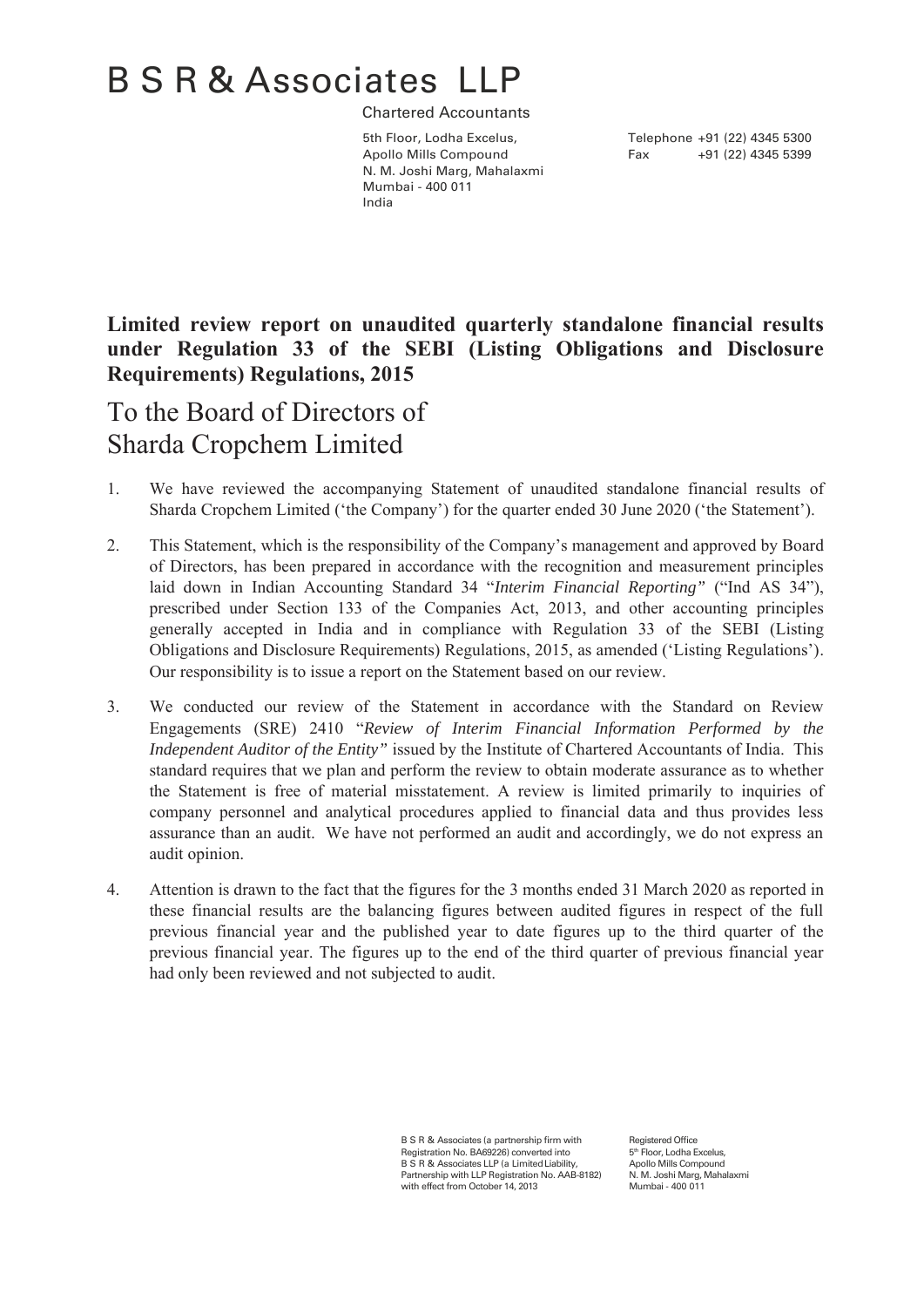### **Limited review report on unaudited quarterly standalone financial results under Regulation 33 of the SEBI (Listing Obligations and Disclosure Requirements) Regulations, 2015 (Continued)**

# Sharda Cropchem Limited

5. Based on our review conducted as above, nothing has come to our attention that causes us to believe that the accompanying Statement, prepared in accordance with applicable accounting standards and other recognised accounting practices and policies has not disclosed the information required to be disclosed in terms of Regulation 33 of the SEBI (Listing Obligations and Disclosure Requirements) Regulations, 2015 including the manner in which it is to be disclosed, or that it contains any material misstatement.

> For **B S R & Associates LLP** *Chartered Accountants* Firm's Registration No: 116231W/W-100024

SHABBIR HASANALI READYMADEWALA Date: 2020.08.13 14:28:42 Digitally signed by SHABBIR HASANALI **READYMADEWALA** +05'30'

**Shabbir Readymadewala**  Mumbai *Partner*  13 August 2020 Membership No: 100060 UDIN : 20100060AAAACR7529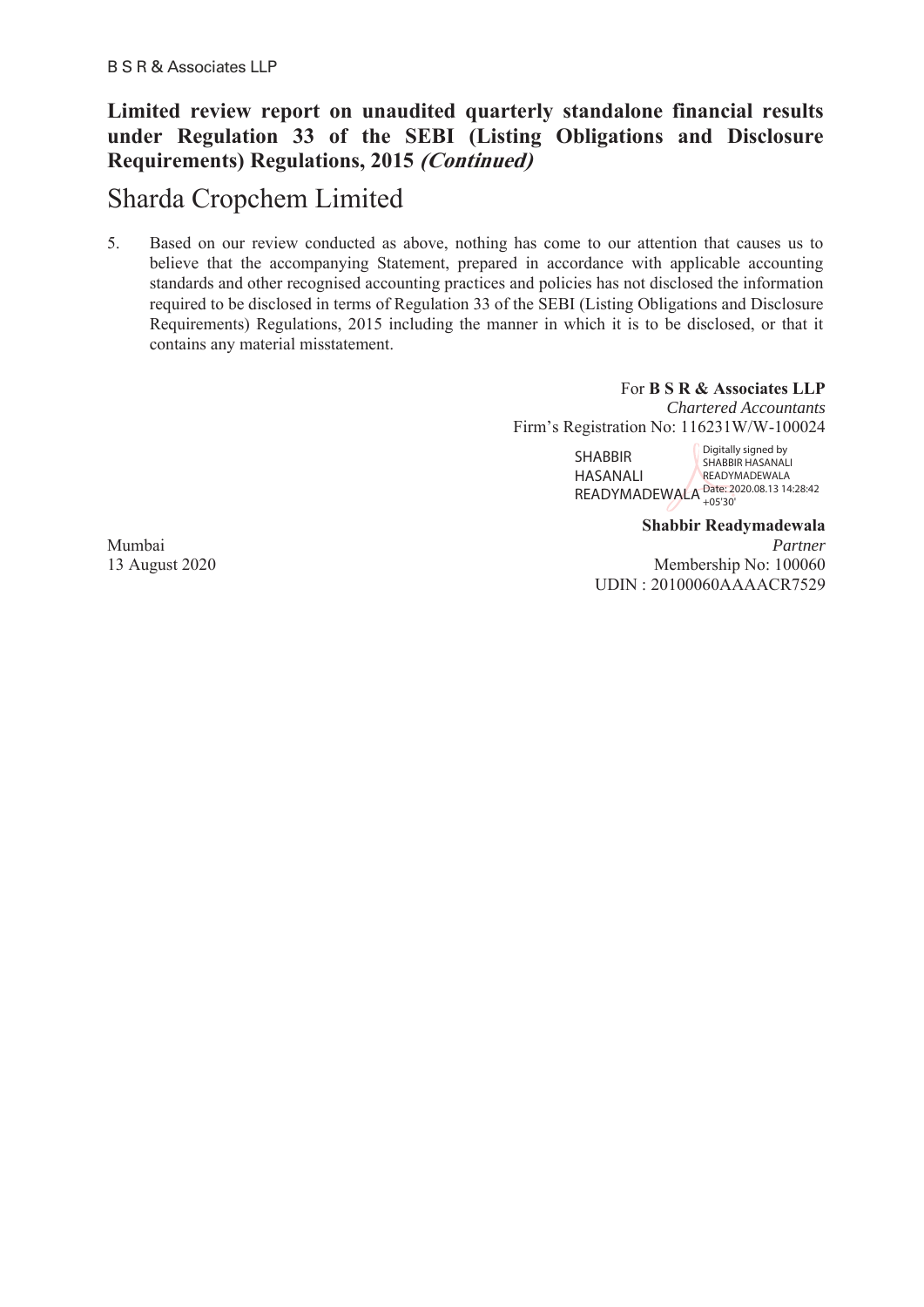#### **SHARDA CROPCHEM LIMITED**

STATEMENT OF UNAUDITED STANDALONE FINANCIAL RESULTS FOR THE QUARTER ENDED JUNE 30, 2020

Registered Office: 2nd Floor, Prime Business Park, Dashrathlal Joshi Road, Vile Parle (West), Mumbai - 400 056. CIN: L51909MH2004PLC145007

|                |                                                                                  |         |                    |                |                  | (INR in Lakhs) |
|----------------|----------------------------------------------------------------------------------|---------|--------------------|----------------|------------------|----------------|
|                |                                                                                  |         | Three months ended | Year ended     |                  |                |
|                |                                                                                  |         | <b>June 30,</b>    | March 31,      | <b>June 30,</b>  | March 31,      |
|                | <b>Particulars</b>                                                               |         | 2020               | 2020           | 2019             | 2020           |
|                |                                                                                  |         | <b>Unaudited</b>   | <b>Audited</b> | <b>Unaudited</b> | <b>Audited</b> |
|                |                                                                                  |         |                    | (Refer note 2) |                  |                |
| 1              | Income                                                                           |         |                    |                |                  |                |
|                | (a) Revenue from operations                                                      |         | 30.105.28          | 77,313.32      | 31,152.31        | 161,606.55     |
|                | (b) Other income (Refer Note 4)                                                  |         | 889.00             | 3,027.01       | 2,983.52         | 13,032.14      |
|                | <b>Total income</b>                                                              |         | 30.994.28          | 80,340.33      | 34,135.83        | 174,638.69     |
|                |                                                                                  |         |                    |                |                  |                |
| $\overline{2}$ | <b>Expenses</b>                                                                  |         |                    |                |                  |                |
|                | (a) Cost of materials consumed                                                   |         | 13,589.08          | 39.013.13      | 16.123.38        | 77,716.09      |
|                | (b) Purchase of stock in trade                                                   |         | 13,063.89          | 6,538.41       | 7,134.31         | 33,728.26      |
|                | (c) Changes in inventories of finished goods & stock in trade                    |         | (6,030.43)         | 4,392.28       | (1, 275.91)      | (151.06)       |
|                | (d) Employee benefits expense                                                    |         | 672.60             | 994.13         | 634.32           | 2,804.18       |
|                | (e) Finance costs                                                                |         | 53.86              | 39.63          | 50.26            | 176.69         |
|                | (f) Foreign exchange loss / (gain) (net)                                         |         | (1,049.27)         | 1,241.44       | (256.23)         | 983.86         |
|                | (g) Depreciation and amortisation expense                                        |         | 3,544.91           | 3,499.67       | 3,523.45         | 13,707.89      |
|                | (h) Other expenses                                                               |         | 5,208.24           | 11,692.64      | 4,275.55         | 24,792.34      |
|                | <b>Total expenses</b>                                                            |         | 29,052.88          | 67,411.33      | 30,209.13        | 153,758.25     |
| 3              | Profit before tax                                                                | $(1-2)$ | 1,941.40           | 12,929.00      | 3,926.70         | 20,880.44      |
| 4              | <b>Tax expense</b>                                                               |         |                    |                |                  |                |
|                | (a) Current tax                                                                  |         | 427.11             | 1,737.90       | 893.72           | 3,978.62       |
|                | (b) Adjustment for tax relating to earlier years                                 |         |                    |                |                  | (119.35)       |
|                | (c) Deferred tax                                                                 |         | 181.89             | (2,450.94)     | 270.49           | (2, 167.36)    |
|                | <b>Total tax expense</b>                                                         |         | 609.00             | (713.04)       | 1,164.21         | 1.691.91       |
|                |                                                                                  |         |                    |                |                  |                |
| 5              | Net profit for the period / year                                                 | $(3-4)$ | 1,332.40           | 13,642.04      | 2,762.49         | 19,188.53      |
|                |                                                                                  |         |                    |                |                  |                |
| 6              | Other comprehensive income                                                       |         |                    |                |                  |                |
|                | i) Items that will not be reclassified to profit or loss                         |         | (1.17)             | (12.22)        | 2.66             | (4.25)         |
|                | ii) Income tax relating to items that will not be reclassified to profit or loss |         | 0.41               | 1.77           | (0.04)           | 1.49           |
|                | Total other comprehensive income                                                 |         | (0.76)             | (10.45)        | 2.62             | (2.76)         |
|                |                                                                                  |         |                    |                |                  |                |
| $\overline{7}$ | Total comprehensive income for the period / year                                 | $(5+6)$ | 1,331.64           | 13,631.59      | 2,765.11         | 19,185.77      |
| 8              | Paid-up equity share capital (Face value per share INR 10/- each)                |         | 9,022.05           | 9,022.05       | 9.022.05         | 9,022.05       |
|                |                                                                                  |         |                    |                |                  |                |
| 9              | <b>Other Equity</b>                                                              |         |                    |                |                  | 122,064.83     |
| 10             | Earnings per share (not annualised)                                              |         |                    |                |                  |                |
|                | Basic and diluted earning per share                                              |         | 1.48               | 15.12          | 3.06             | 21.27          |
|                | (Face value per Share INR 10/- each)                                             |         |                    |                |                  |                |
|                |                                                                                  |         |                    |                |                  |                |

Notes:

The aforesaid financial results have been reviewed by the Audit Committee and approved by the Board of Directors at their meeting held on August 13, 2020.  $\overline{1}$ 

 $\overline{2}$ The figures for the three months ended March 31, 2020 are the balancing figures between the audited figures in respect of the full financial year ended on that date and the published unaudited year to date figures upto December 31, 2019.

 $\overline{3}$ One of the segments of the Company, viz. "Agrochemicals" is seasonal in nature and is impacted by cropping pattern and weather conditions across the globe. Accordingly, quarterly figures are not representative of the other quarters and full year's performance.

4 Other income include the following:

|                          | <b>Three months Ended</b> | Year ended |                 |           |  |
|--------------------------|---------------------------|------------|-----------------|-----------|--|
| <b>Particulars</b>       | <b>June 30.</b>           | March 31.  | <b>June 30.</b> | March 31. |  |
|                          | 2020                      | 2020       | 2019            | 2020      |  |
| Dividend from subsidiary |                           | 2.161.68   | 2.190.97        | 9,365.50  |  |

 $\overline{5}$ The financial results for all the periods presented have been prepared in accordance with the recognition and measurement principles of Ind AS notified under the Companies (Indian Accounting Standards) Rules, 2015 as amended from time to time.

 $6\phantom{a}$ The Governments of various countries notified lockdown to contain the outbreak of COVID-19. Due to this, there have been several restrictions imposed by the Governments across the globe on the travel, goods movement and transportation considering public health and safety measures. However, the operations of the Company did not face any disruption. During this period, Company continued sales of its products and does not expect any material adverse impact at this point of time. The Company's business operation has been classified as an 'essential commodity'.

 $\overline{7}$ Figures for the previous period / year have been regrouped / rearranged, wherever considered necessary to conform to the current period's/year's classification.